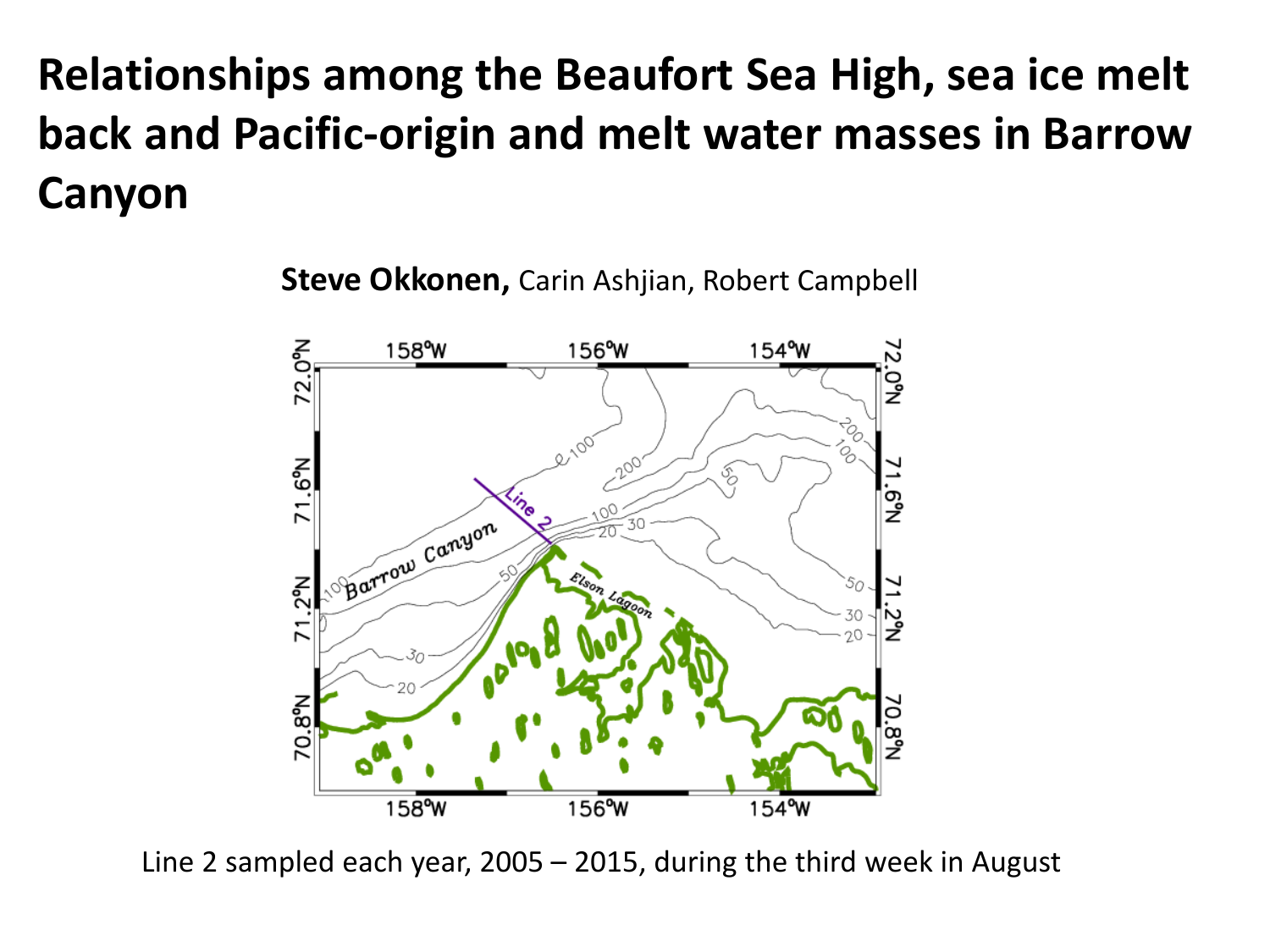### **Water mass volumes vary interannually**

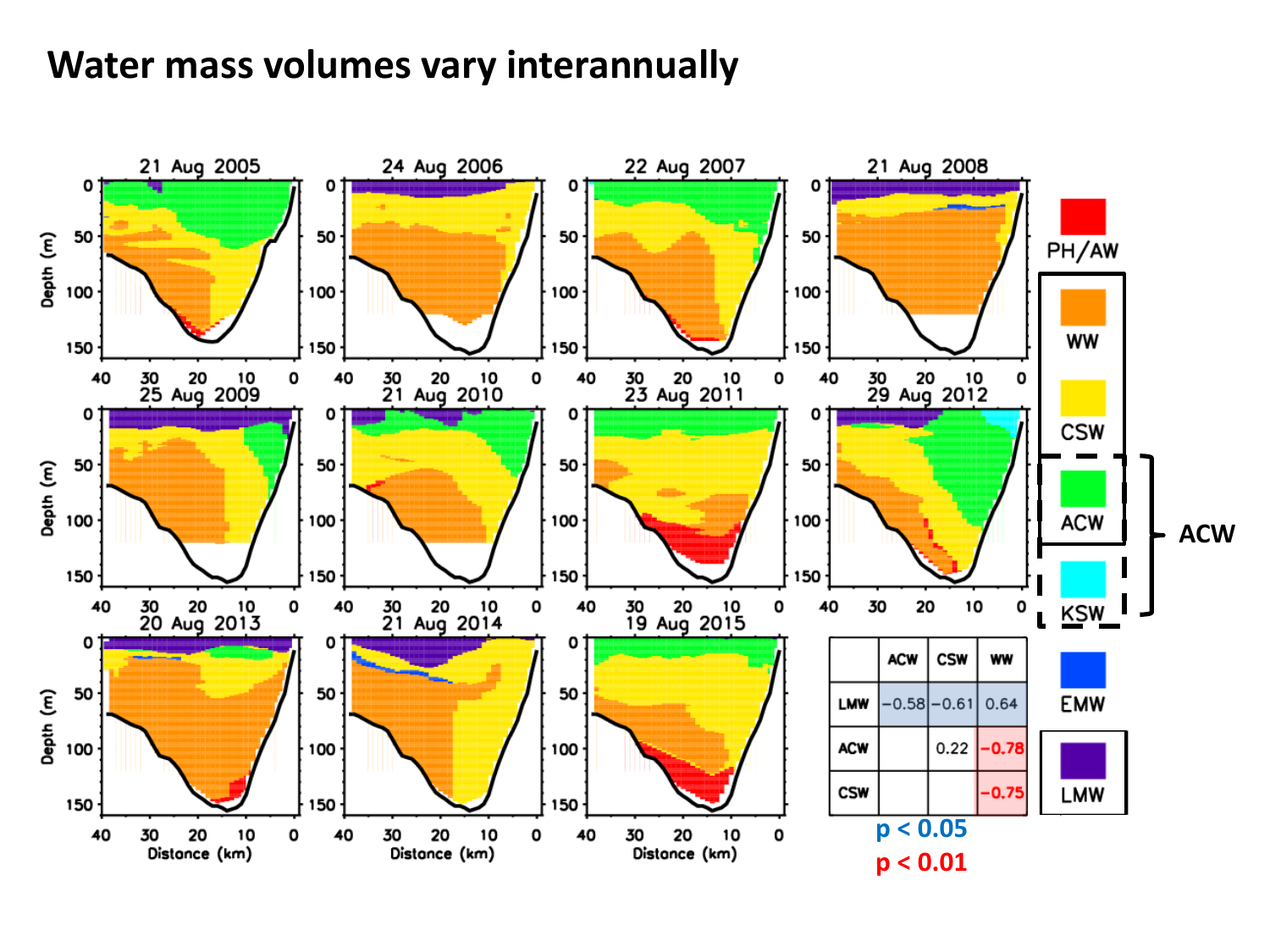**Melt Water and Winter Water were significantly positively correlated with each other and negatively correlated with Alaskan Coastal Water and Chukchi Summer Water**



Volumes computed for 110 m  $\leq$  Z  $\leq$  0 m. Results do not differ greatly if data for unsampled depths are extrapolated.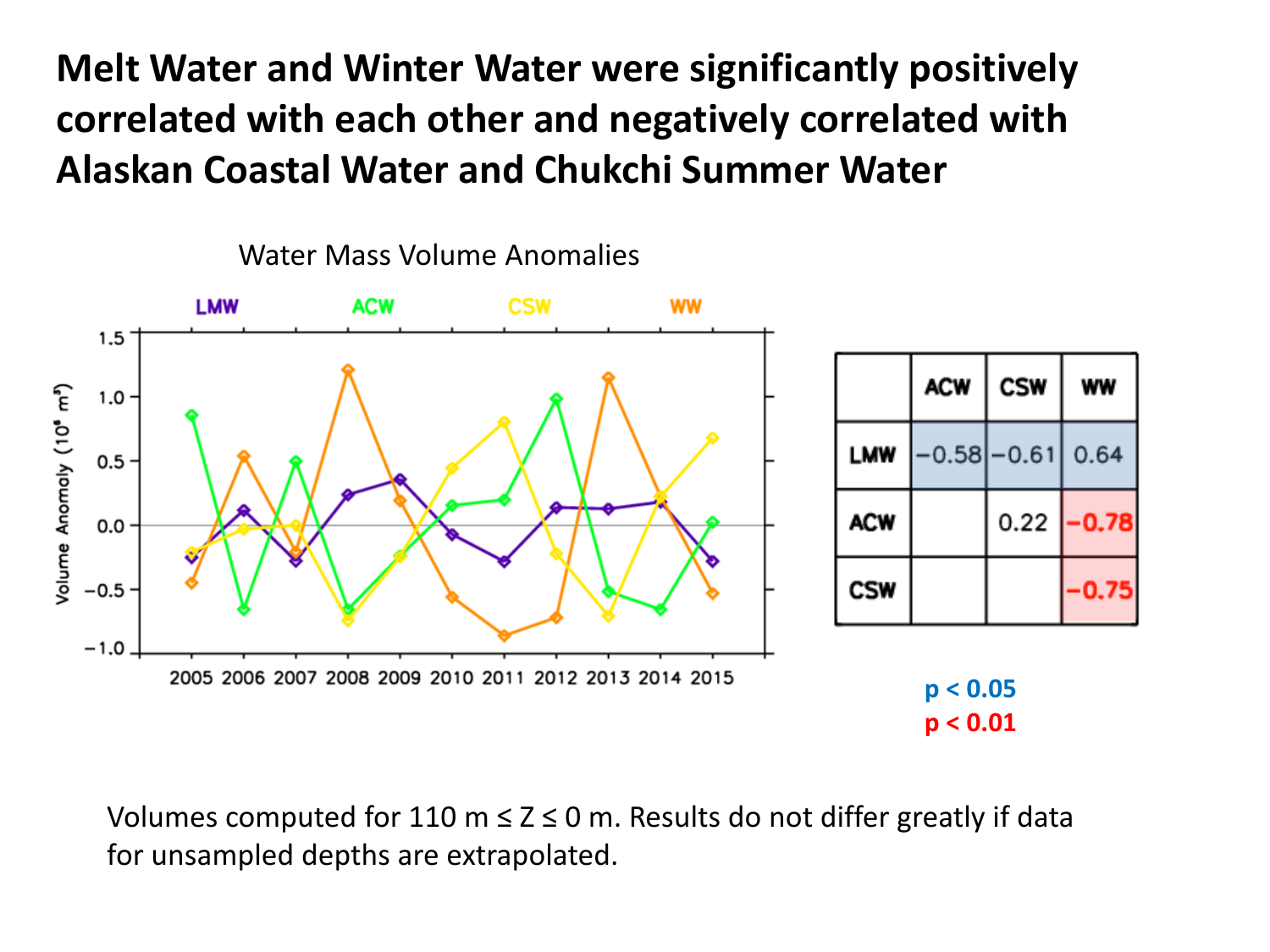**Eastern Chukchi Sea sea ice extent through melt season shows that low LMW anomalies occurred in early melt back years (and vice versa)**



~Late May to early August corresponds to the Chukchi sea ice melt back period.

Solid lines, boldface years: LMW'>0, late melt back

Dotted lines, small font years: LMW'<0, early melt back

Daily Mean Sea Ice Concentration ¼° x ¼° ftp://ftp.cdc.noaa.gov/Datasets/noaa.oisst.v2.highres/icec.day.mean.yyyy.v2.nc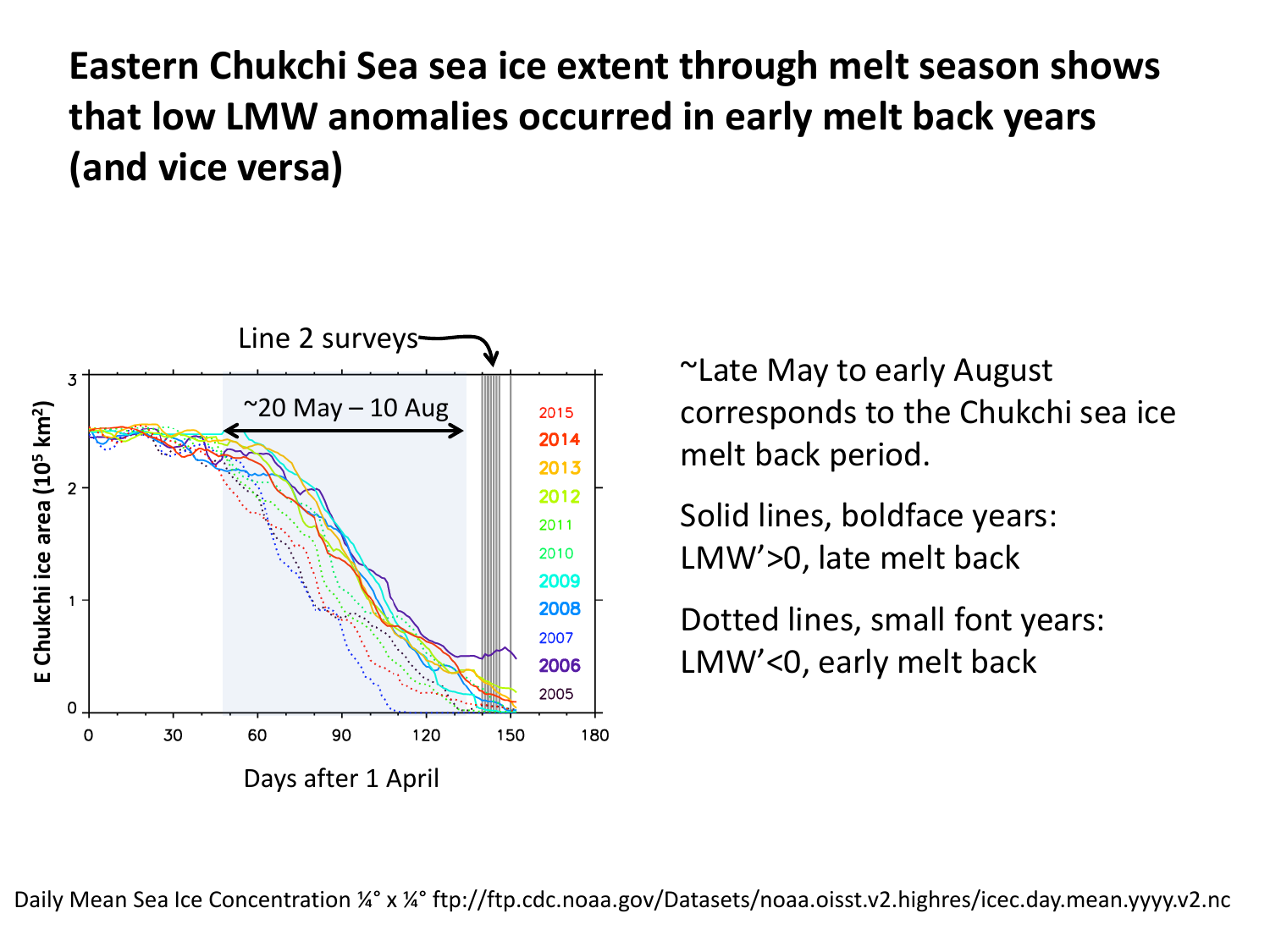## **Eastern Chukchi ice area in ~June is a good predictor of late August relative water mass volumes in Barrow Canyon.**



-Line 2 surveys

Late August water mass volumes in Barrow Canyon are significantly correlated with daily sea ice area in the eastern Chukchi for much of the period from late May to early August.

Strongest correlations among BC water masses and Chukchi shelf ice area (in a 10° window, z<150 m) are for 169°W-159°W

**Late melt back: more LMW, WW less ACW, CSW Early melt back: more ACW, CSW less LMW, WW**

#### **WHY?**

Rogers, 1978; Maslanik et al., 1999; Ogi et al., for example, 2008 show that summer SLP anomalies mediate late summer (Arctic) sea ice extent through wind-induced Ekman drift.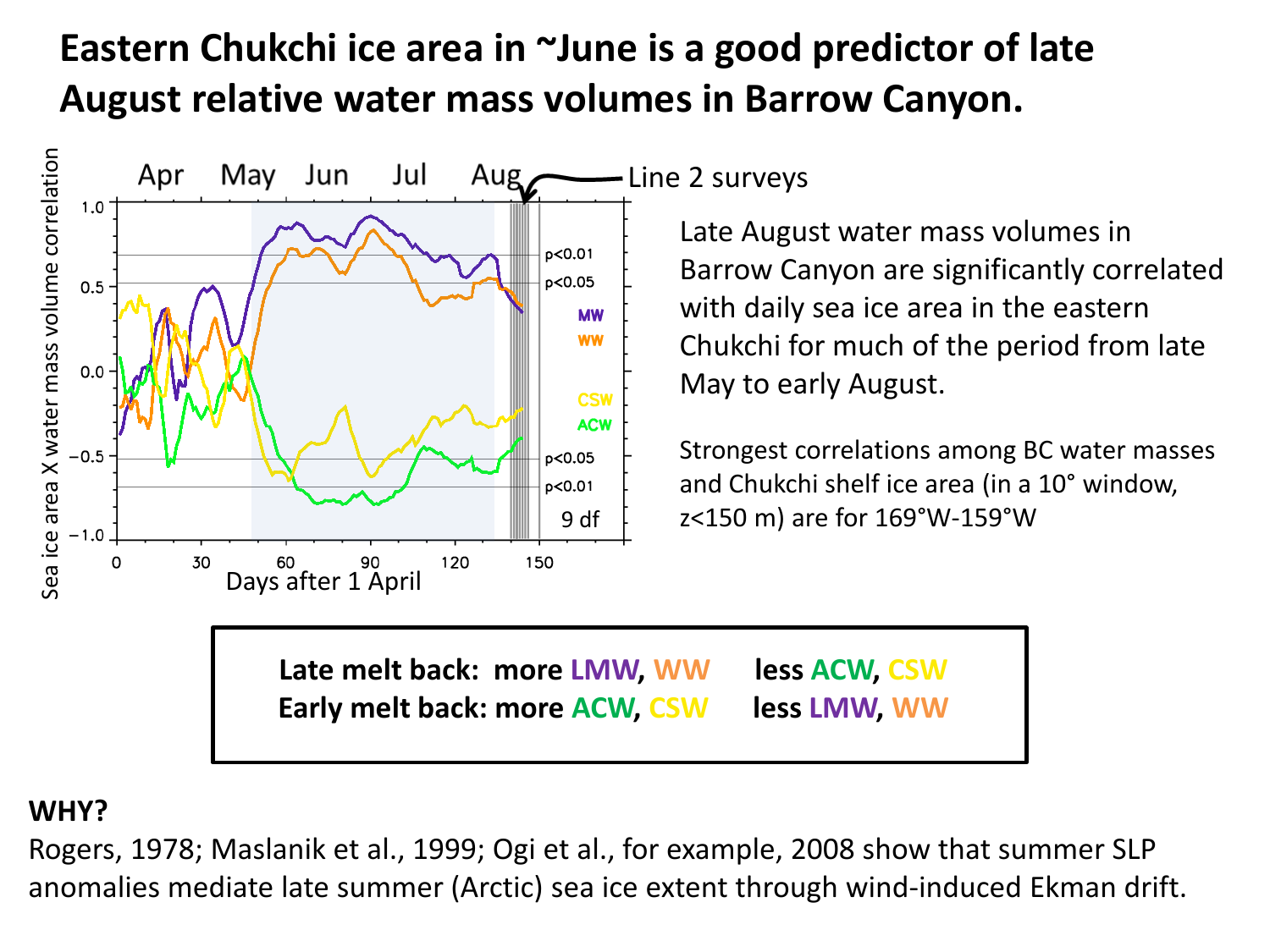#### **Late melt back Daily sea ice (or open water) area reflects the time-integrated (average) response to wind forcing**